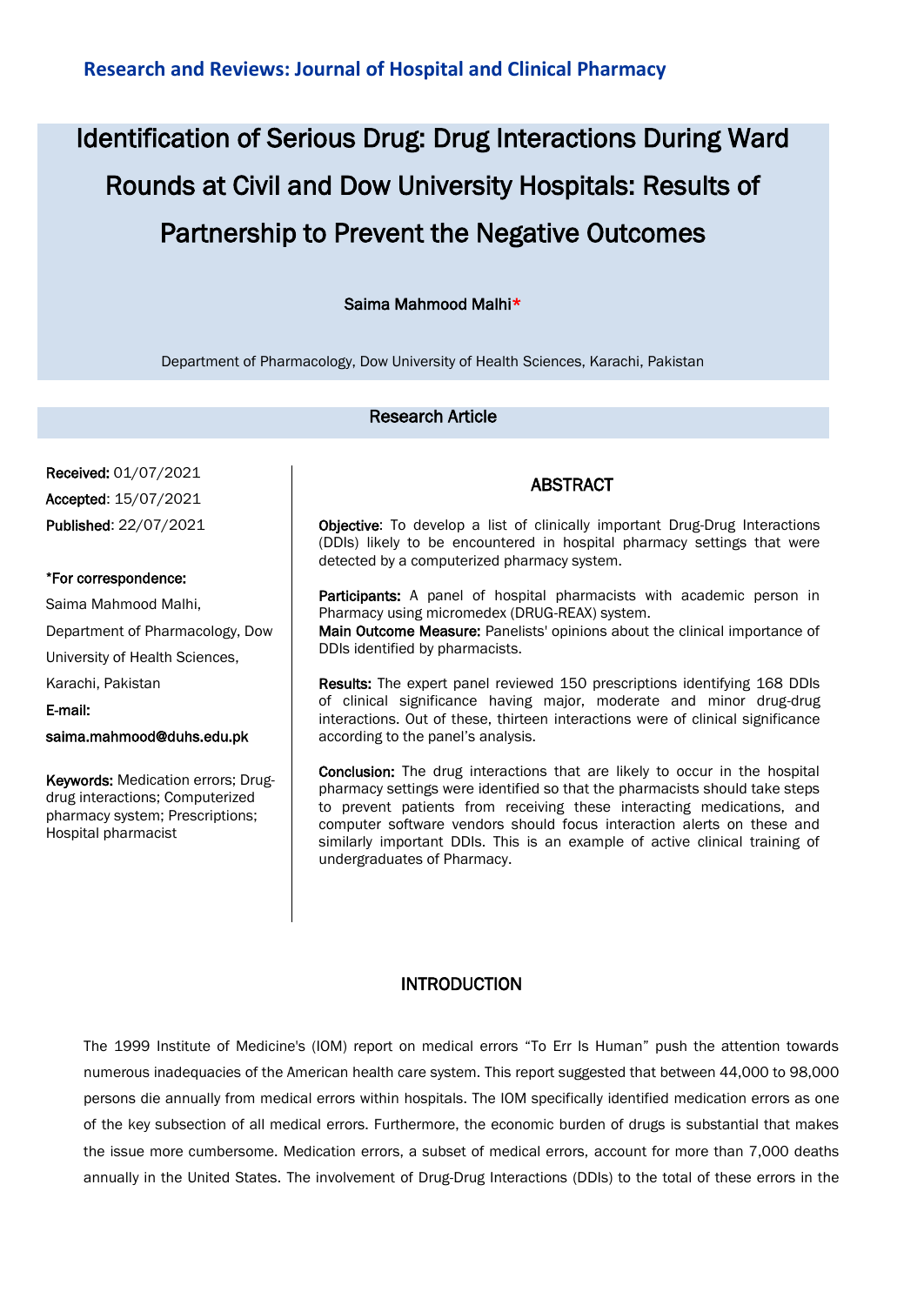United States is still not confirmed. An upsurge in elderly population and increased complexity of medication regimens used to treat ambulatory patients followed by a fragmented healthcare system with multiple prescribers managing each patient make the occurrence of DDIs even more likely [1].

Hospital pharmacists rely on their knowledge of interactions and dispensing software to identify potential DDIs. In addition, hospital pharmacists have been at the forefront in applying technology designed to reduce medicationrelated errors, including DDIs. To improve electronic systems and patient safety in the area of DDIs, we created the partnership to prevent DDIs (PP-DDIs) that consists of hospital pharmacists/clinical pharmacists, faculty and students of Dow College of Pharmacy for their expertise. The PP-DDIs' overall objectives were to identify clinically important DDIs based upon a systematic review, identify and assess current strategies for preventing DDIs, and to design, implement, and assess better strategies for preventing DDIs.

## MATERAILS AND METHODS

The purpose of this study was to develop a list of the clinically important DDIs that are likely to be encountered in hospital pharmacy settings and detected by a computerized pharmacy system. A three-stage process was undertaken to identify DDIs of the highest clinical importance. Clinically important interactions were defined as those interactions most likely to cause harm if not detected. These evidence reports were then evaluated and rated by an expert panel using a DDI checker website. For each DDI combination, the object and precipitant drugs were defined for each when possible. For a particular DDI, the object drug was defined as the medication whose therapeutic effect is modified leading to the misadventure associated with the interaction. The precipitant drug is the medication that is responsible for affecting the pharmacologic actions or pharmacokinetics of the object drug [2] .

#### Selection of candidate DDIs

The first stage in our process was to select candidate DDIs from existing drug interaction compendia. Interactions rated as most severe or "major" were selected from each of the four commonly used DDI compendia (Evaluation of Drug Interactions,Drug Interaction Facts,Drug Interactions: Analysis and Management, and MICROMEDEX (DRUG-REAX) system) and then cross-referenced to each other. Since each compendium uses a slightly different rating system to classify DDIs, criteria specific to each was developed. Interactions were selected for further review if they were listed in three of the four compendia. The focus of this research was to prevent DDIs in hospital pharmacy settings. Thus, several interactions were excluded as mentioned: the drug was not available anymore for human use in the Pakistan; the drug was not routinely dispensed in the hospital pharmacy setting (e.g., dopamine, halothane); or the interaction involved a product not likely to be captured by a computerized database, such as nonprescription medications, alcoholic drinks, or foods; prescriptions from ICU were not included; and the prescriptions having more than 4 drugs prescribed were evaluated. Two additional criteria were applied in this analysis to exclude DDIs in which the medications were commonly used together to achieve a therapeutic benefit or the interaction occurred upon discontinuation of one of the medications [3].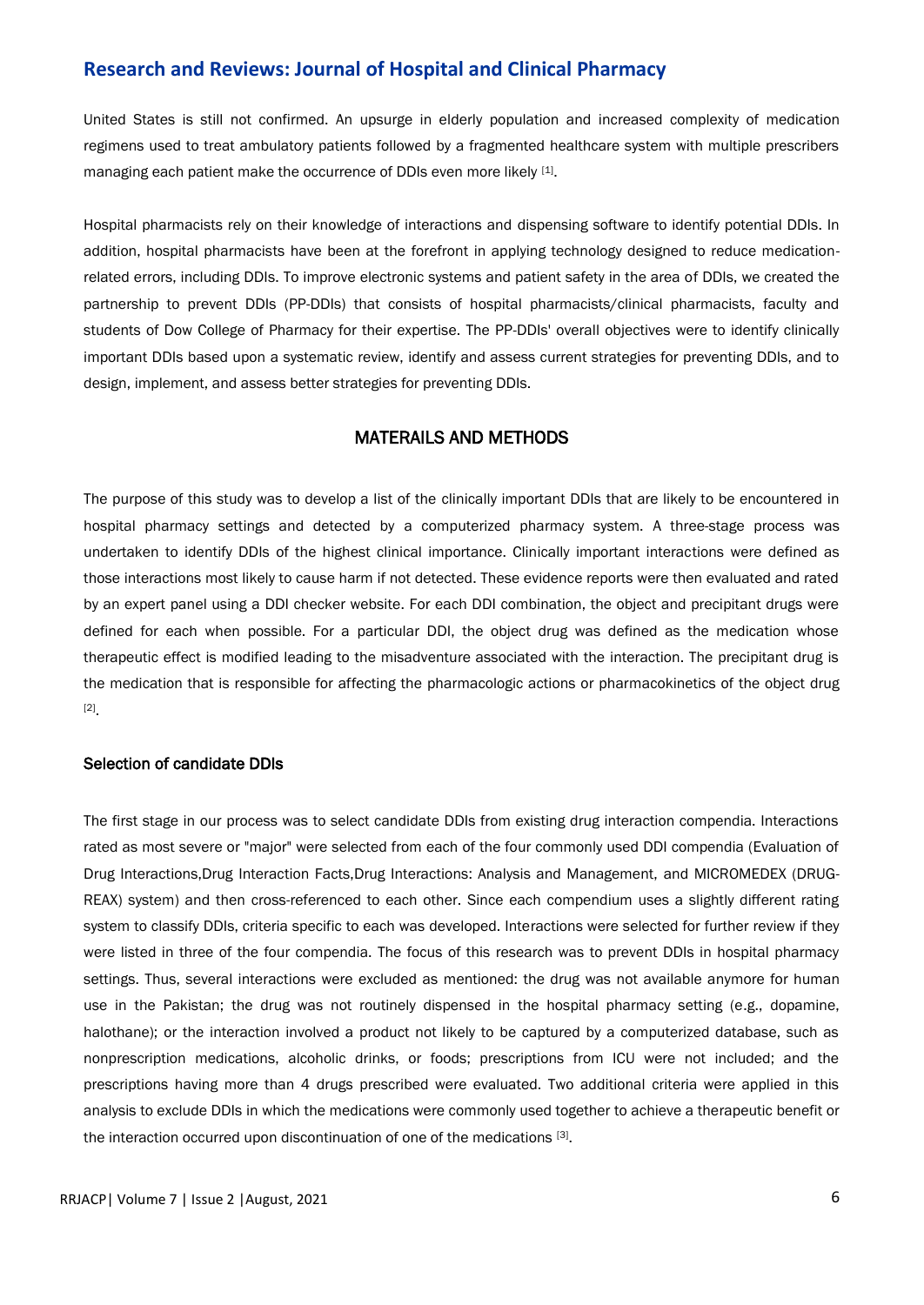#### Gathering evidence about DDIs

In the second stage, evidence about those DDIs identified in the first stage was collected. The references cited for each DDI in each compendium were obtained and assembled for review. For each drug interaction, the assembled literature was examined by the authors, the clinical pharmacists. A one-page evidence report was prepared for each DDI, including a summary of the interaction, the evidence supporting the interaction, and a brief synopsis of the supporting information for each interaction. Then, the authors verified the content and accuracy contained in each evidence report. The evidence report and key articles for each candidate drug interaction were distributed to an expert panel for review. This panel was comprised of an expert in drug interactions i.e. a faculty member having expertise in internal medicine and clinical pharmacists.

#### Evaluation of candidate DDIs

The third stage of this investigation was designed to narrow the list of DDIs to those that were clinically important, well-supported interactions that should become primary targets for future surveillance and intervention. The expert panel was provided a summary of each interaction, copies of the key articles, and a bibliography for each interaction. The classifications below are a guideline only. The relevance of a particular drug interaction to a specific patient is difficult to determine using this tool alone given a large number of variables that may apply.

- Major: Highly clinically significant. Avoid combinations; the risk of the interaction outweighs the benefit. Moderately clinically significant. Usually, avoid combinations; use it only under special circumstances.
- Minor: Minimally clinically significant. Minimize risk; assess risk and consider an alternative drug, take steps to circumvent the interaction risk and institute a monitoring plan.

#### EXEMPTION from ethical review committee

The study does not directly deal with any samples of patients to study. It only comprises the evaluation of their expected prescription data that is the professional responsibility of working hospital pharmacist. Potential drug-drug interactions that were likely to occur were identified using the software. The process does not harm the patients in any way [4].

### RESULTS

The number of severe or major interactions identified in each compendium. 98 DDIs were found in at least 3 out of the 4 compendia. The number of major, moderate and minor interactions amongst all the evaluated prescriptions was observed to be 32, 85 and 51 respectively (Figure 1) (Table 1).

| Names of Compendia                         | No. of Interactions |
|--------------------------------------------|---------------------|
| Micromedex Drug-Reax                       | 105                 |
| Evaluation of Drug Interactions            | 115                 |
| Drug Interaction Facts                     | 85                  |
| Drug Interactions: Analysis and Management | 52                  |

Table 1. Major Interactions as Listed by Drug Interaction Compendia.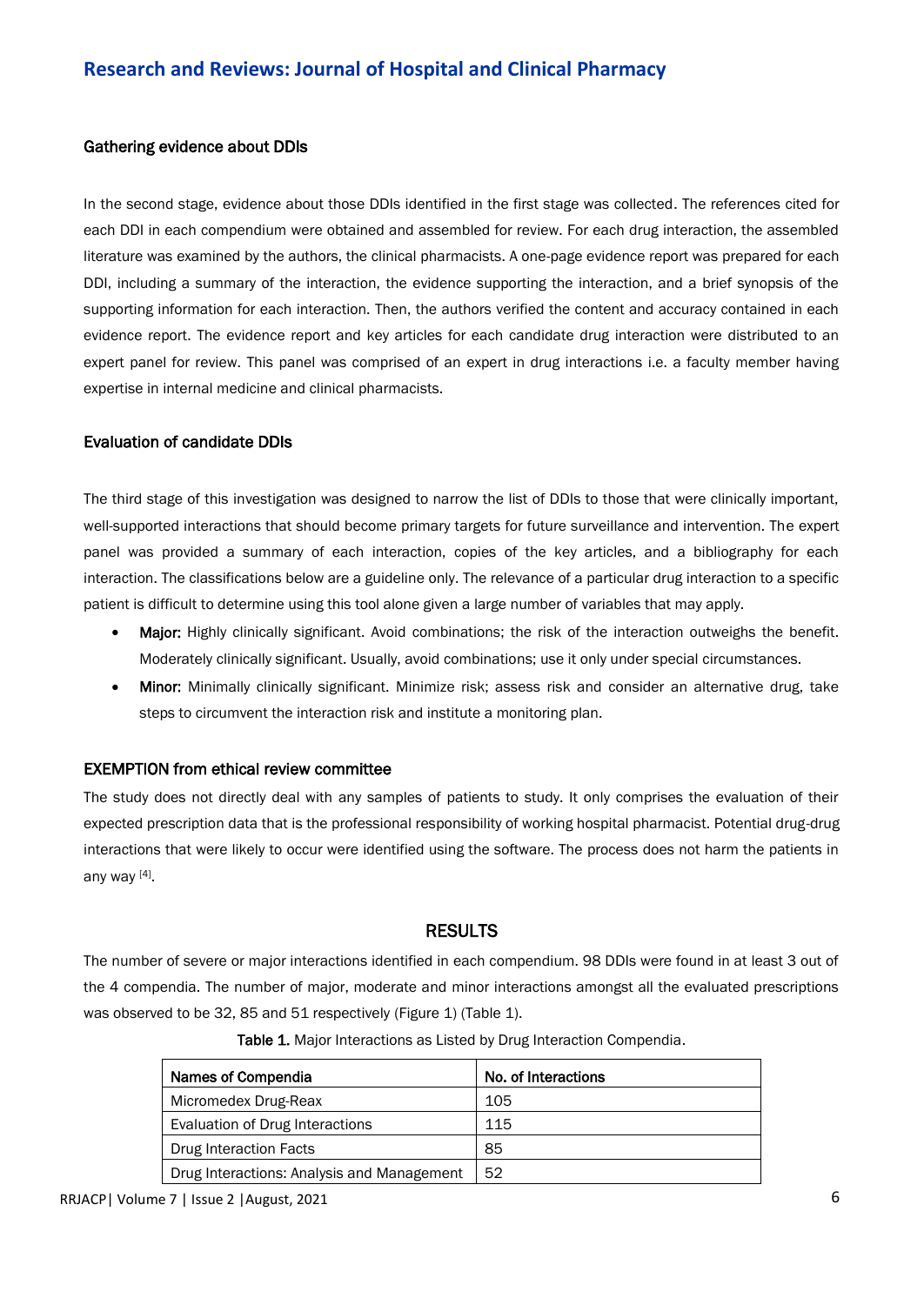#### Exclusion criteria

As detailed below, 25 DDIs were excluded from further consideration for one of the five reasons for exclusion presented in the Methods:

- 15 DDIs omitted because at least one of the medications was no longer available in inclusion criteria: isotab (isosorbide nitrate), lipitor (atorvastatin calcium) ,alfagril (clopidogrel), and soloprin (aspirin).
- An additional 10 DDIs involved products that not usually taken in a pharmacy claims database and therefore excluded (disulfiram-ethanol; acitretin-ethanol; chlorpropamide-ethanol; tyramine-MAOIs).
- One DDI was excluded because the interaction occurs upon discontinuation of the medication (clonidinebeta-blockers) and
- Another one because the combination was likely to be used for therapeutic benefit (phenothiazines-SSRI).
- Aspirin, the most commonly used salicylate, is typically not captured by hospital pharmacy databases.
- The interaction involving levodopa and MAOIs is mitigated when levodopa is administered with carbidopa, as is commonly done.
- The combinations of potassium-potassium-sparing diuretics and gemfibrozil-HMG-CoA reductase inhibitors were also eliminated since they are sometimes used for therapeutic benefit.



#### Figure 1: Number of interactions identified.

### **DISCUSSION**

We used a systematic evaluation of the literature and an expert-panel process to identify clinically important DDIs. Our panel evaluated 168DDIs. After excluding products that were not on the Pakistani market, products not likely to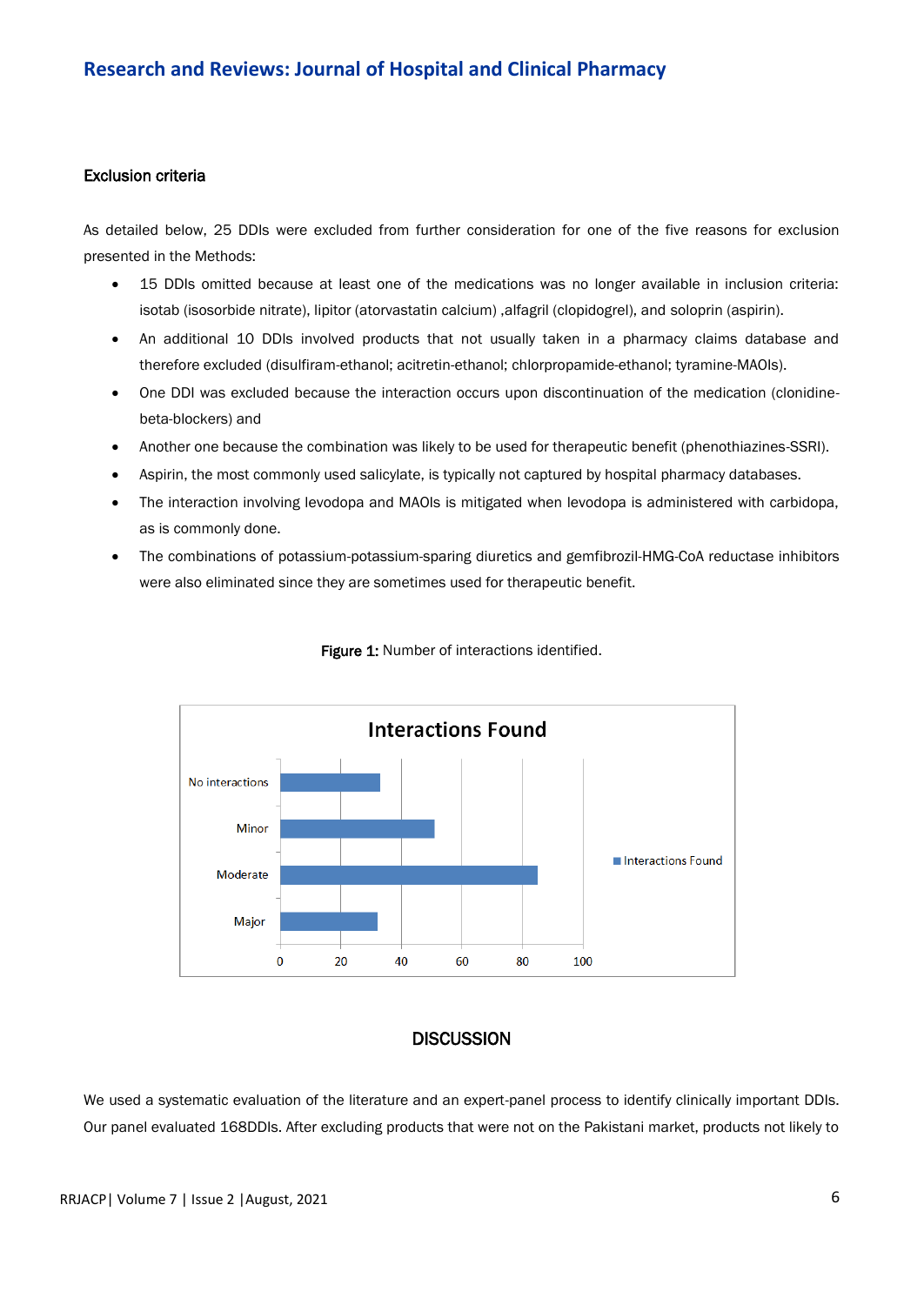be used in an outpatient setting, and combinations that can be used for therapeutic benefit, a total of 13 clinically significant DDIs identified.

The most common chief DDI found is between Ciprofloaxcin and Lumefantrine. Artemether-lumefantrine may cause extension of the QT interval. Theoretically, coadministration with other agents that can prolong the QT interval may result in additive effects and increased risk of ventricular arrhythmias including torsade de pointes and sudden death. In clinical trials, asymptomatic perpetuation of the Fridericia-corrected QT interval (QTcF) by more than 30 msec from baseline observed in approximately one-third of patients treated with artemether-lumefantrine, and extension by more than 60 msec reported in more than 5% of patients.

A few patients (0.4%) in the adult/adolescent population and no patient in the infant/children population experienced a QTcF greater than 500 msec. However, the possibility that these increases were disease-related cannot be ruled out. In a study of healthy adult volunteers, administration of the six-dose regimen of artemetherlumefantrine associated with mean changes in QTcF from baseline of 7.45, 7.29, 6.12 and 6.84 msec at 68, 72, 96, and 108 hours after the first dose, respectively. There was a concentration-dependent increase in QTcF for lumefantrine. No subject had a greater than 30 msec increase from baseline nor an absolute increase to more than 500 msec.

In general, the risk of an individual agent or a combination of agents causing ventricular arrhythmia in association with QT prolongation is largely unpredictable but may be increased by certain underlying risk factors such as congenital long QT syndrome, cardiac disease, and electrolyte disturbances (e.g., hypokalemia, hypomagnesemia). In addition, the extent of drug-induced QT prolongation is dependent on the particular drug(s) involved and dosage(s) of the drug(s).The concurrent use of artemether-lumefantrine with other medications that can prolong the QT interval should generally be avoided. Caution is advised when these agents are used following treatment with artemether-lumefantrine due to the long elimination half-life of lumefantrine (3 to 6 days).

Patients should be encouraged to seek medical attention if they experience symptoms that could indicate the occurrence of torsade de points such as dizziness, lightheadedness, fainting, palpitations, irregular heartbeat, shortness of breath, or syncope.

Hundreds of drug interactions itemized in the various drug interaction compendia; however, these references vary considerably, and this is the first effort to systematically rank order interactions regarding their clinical importance. Pharmaceutical manufacturers appear to be gradually meticulous in identifying and reporting DDIs. However, DDI compendia appear to rely on individual authors or a small number of editors to evaluate interactions, and the result is considerable inconsistency among the compendia on what represents a serious DDI.

Pharmacists have not surprisingly been conditioned to ignore the vast majority of drug interaction alerts. Even pharmacy computer systems differ significantly as to which interactions trigger warnings.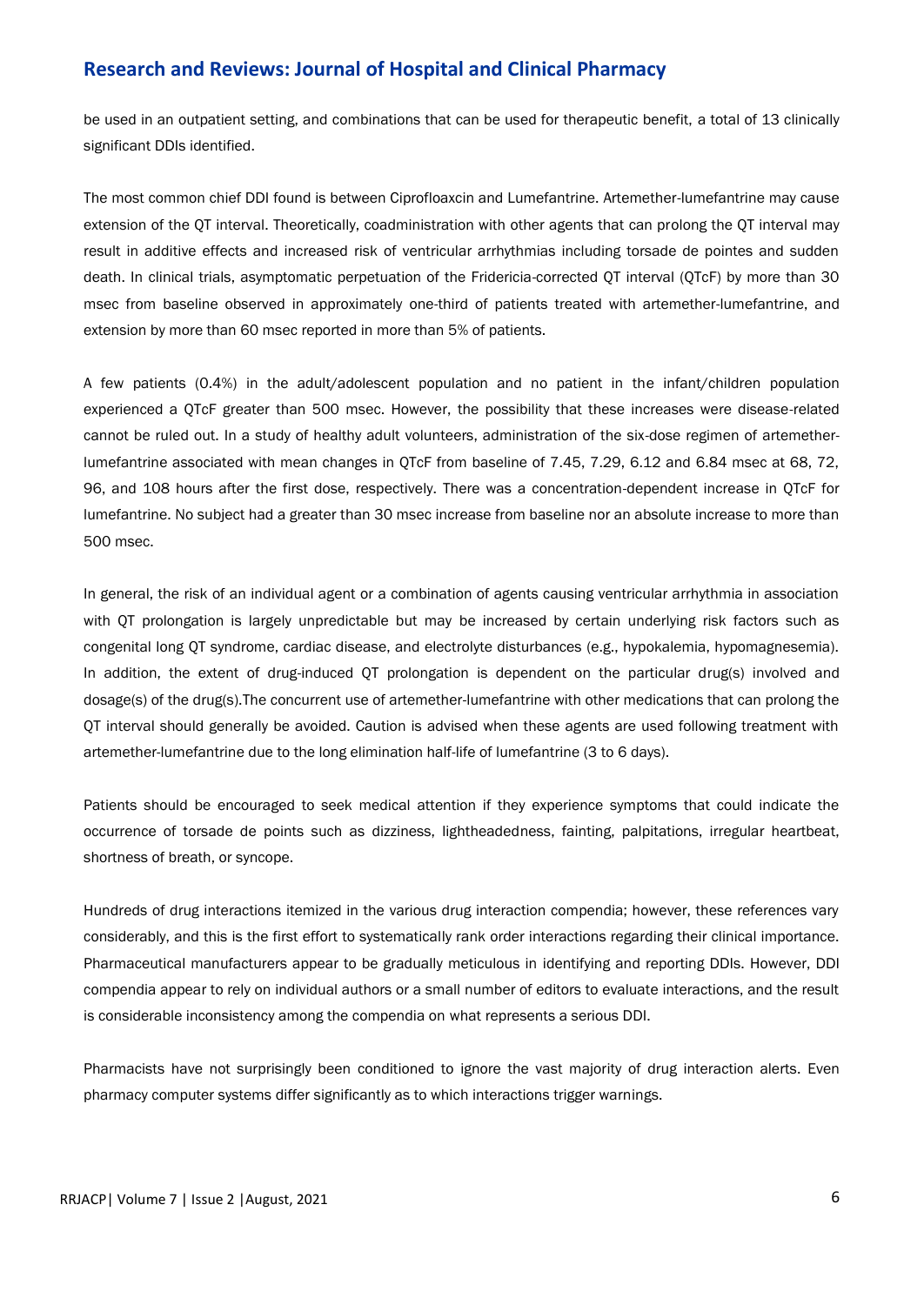Few published articles examine pharmacists' knowledge of DDIs, but one study suggested that pharmacists' recall of serious DDIs is approximately 50% to 70%. In this analysis, pharmacists' ability to detect serious DDIs was a function of the number of medications in the patient profile.

The consequences of being exposed to an interaction are not trivial. Recently reported that the risk of hospitalization substantially increases for those patients exposed to a DDI.

Automated prescribing systems have been suggested as a possible solution to decreasing medication errors. Advances in computer technology, however, have expanded the role of these systems, providing opportunities to reduce a variety of potential medication errors. Physicians make prescribing decisions based upon individual patient characteristics, diseases, and numerous social and economic factors.Technological systems, though sophisticated in their own right, lack much of the patient data and the medical reasoning that is part of the prescribing process [5].

Electronic prescribing systems may be able to link to patient-level information, such as health plan eligibility, formulary listings, patient history, medication records, allergies, and concomitant conditions. Some systems allow physicians to enter patient diagnosis and receive instantly a list of possible alternative treatments with appropriate dosing information. The high number of alerts that do not require pharmacist action diminishes the effectiveness of clinically important alerts. The goal of our study was to identify those DDIs that should always generate an alert to a physician or other prescriber and the pharmacist. As a starting point to improve computer systems that support patient care, alert messages should occur only when DDIs are clinically relevant and have a high probability of causing harm.

The literature has demonstrated pharmacists and prescribers cannot rely on computerized systems alone to identify interactions. In addition, other studies have found that health professionals' knowledge of serious interactions is lacking. Therefore, multifaceted interventions are important, including continuing education, retrospective drug utilization review, and letters sent to prescribers with patient-specific information [6].

The reader should keep various limitations in mind while referring the manuscript such as

- Expert panel owns the chance of human error when making the judgments over the prescriptions evaluated through best available evidence resulting in incomplete conclusions.
- The interactions rated by the expert panel consisted of both those derived from a systematic review of the compendia as well as from individual members.
- Readers should remember that these interactions represent a selected set of all possible DDIs. In addition to those we identified for the hospital pharmacy setting, other interactions are also clinically important and should be prevented.
- We also did not include every drug-reference book or information source that contains information about DDIs. We explicitly chose those compendia that were believed to be most commonly used by health care professionals to determine whether an interaction exists.
- Finally, the 13 DDIs that were deemed to be clinically important have not been systematically evaluated in terms of health outcomes and expenditures.